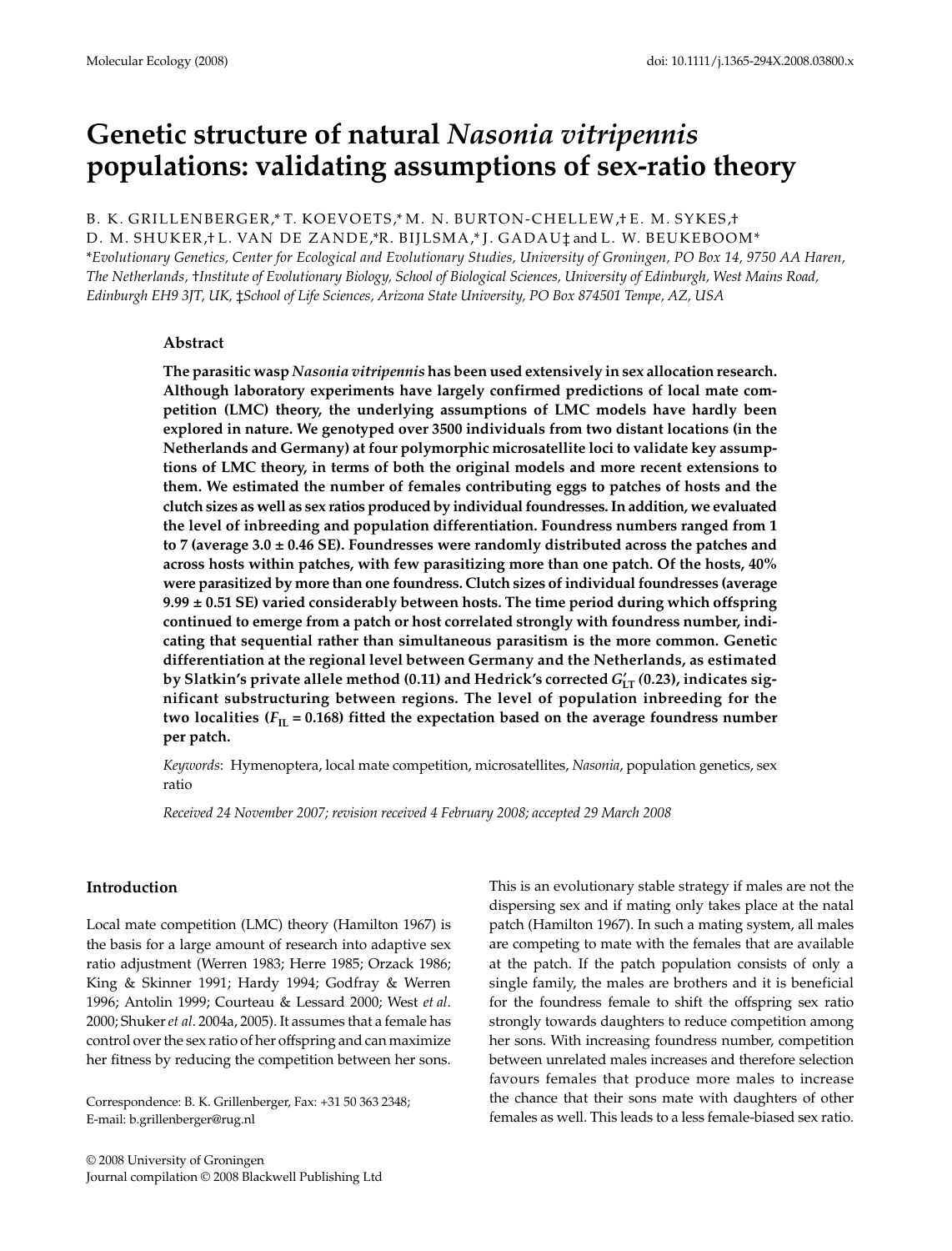The resulting prediction is that the offspring sex ratio in a patch is a function of the number of females ovipositing on that patch (Hamilton 1967).

A central assumption of LMC theory is that the population is highly subdivided in terms of mating. In the case of parasites, this is thought to be due to the patchy distribution of hosts. Hamilton (1967) assumes that clutch sizes are equal and that there is random mating among the offspring of one patch. A patch could be, for example, all the fly pupae on a carcass or in a bird nest. The resulting population inbreeding  $F_{\text{IT}}$  follows  $F_{\text{IT}}$  = 1/(4*n* − 3) with *n* being the mean number of foundresses per patch (Hamilton 1979).

Hamilton's LMC model has been further extended by several authors in various ways. The concept that females can have different clutch sizes and sex ratios has been incorporated by Werren (1980). Inbreeding has also been considered in several ways (Frank 1985; Herre 1985). Nunney & Luck (1988) modelled the combined effects of male dispersal, inbreeding and asynchronous parasitism on sex allocation, while Courteau & Lessard (2000) in turn developed several different scenarios of dispersal, that is before or after mating and dispersal probability for haploid, diploid and haplo-diploid organisms. Shuker *et al*. (2005) recently extended Nunney & Luck's (1988) model of asynchronous parasitism by considering two foundresses parasitizing hosts on a patch sequentially but allowing females to use either the same or different hosts. In species such as the parasitic wasp *Nasonia vitripennis,* asynchronous parasitism on a single host is thought to have little effect on the timing of emergence, as *N. vitripennis* larvae speed up their development to achieve a synchronous emergence of all individuals from a host (Werren 1980). In contrast, asynchronous parasitism of several hosts in a patch leads to asynchronous emergence of the offspring. As such, males of an early foundress have a chance to mate with females of a later foundress, whose sons do not have access to the daughters of the early foundress. Such asymmetric LMC leads to a shift of the optimal sex ratio towards more males for the second foundress (Shuker *et al*. 2005). Like most models, Shuker *et al*.'s (2005) model has been confirmed under laboratory conditions (see also Shuker *et al*. 2006b), but few field studies have been performed to test these models.

The parasitoid wasp *N. vitripennis* has been widely used for laboratory experiments regarding sex ratio adjustment and behavioural genetics (Werren 1984; Drapeau & Werren 1999; Beukeboom & van den Assem 2001; van den Assem & Beukeboom 2004; Shuker *et al*. 2005, 2006b). Laboratory experiments and two field studies (Werren 1983; Molbo & Parker 1996) have shown that *N. vitripennis* modulates the sex ratio of its offspring largely consistent with LMC theory. As Molbo & Parker (1996) used allozymes, which have a rather low variability, it is possible that they underestimated foundress number. In addition, the level of superparasitism might also have been underestimated, as they themselves acknowledged. Werren (1983), on the other hand, used the offspring number per patch as an indirect measure of the foundress number and found a strong positive correlation between patch offspring number and sex ratio, levelling off at 50% males.

Other genetic studies on parasitoid Hymenoptera have considered the level of the population rather than the level of individual patches, and have produced varying results on the population substructuring and the level of inbreeding. de Leon & Jones (2005) found for *Gonatocerus ashmeadi* a pronounced genetic structure between samples from the American East- and West Coast ( $G_{ST}$  = 0.38), while Kankare *et al*. (2005) found differing results for *Cotesia melitaearum* and *Hyposoter horticola*. F<sub>ST</sub> for *C. melitaearum* was much higher than for *H. horticola* (0.378 vs. 0.063), and both species showed significant isolation by distance. These differences between parasites of the same host species reflect their differences in mobility (Kankare *et al*. 2005). In a study on *Trichogramma pretiosum* (Antolin 1999), a rather high degree of population inbreeding  $(F_{IT} = 0.246)$  was found but no significant differentiation between three subpopulations within California. These different findings regarding the population structure of various parasitoid wasps do not allow any generalizations, and do not specifically test assumptions of LMC. In this study, we use four polymorphic microsatellites to estimate the level of inbreeding, foundress numbers, timing of parasitism and individual sex allocation in two field populations of *N. vitripennis* in Europe in order to test how well natural populations represent the idealized conditions assumed in models of LMC.

#### **Materials and methods**

#### *Sampling*

*Nasonia vitripennis* is a gregarious pupal parasitoid of a wide range of cyclorraphous flies. Like all Hymenoptera, *N. vitripennis* has a haplodiploid reproduction mode: fertilized eggs develop into diploid females, unfertilized eggs into haploid males. In *N. vitripennis,* females usually mate at their place of birth and disperse after mating. Males have reduced wings and cannot fly (Whiting 1967).

Fly host pupae were collected from bird nests obtained from 95 nest boxes in a  $1.4 - \times 2.5$ -km field site in the Hoge Veluwe National Park (the Netherlands) (referred to as HV) and from baits placed in all HV nest boxes. A second plot consisted of 28 nest boxes along a straight ~600-m long road near Schlüchtern (Hessen, Germany) (referred to as Schl), where only baits were used. The collected host pupae were incubated individually at room temperature  $(\sim 20 \degree C)$ and the emerging wasps, after being identified as *N. vitripennis*, were counted, sexed and stored directly in 90%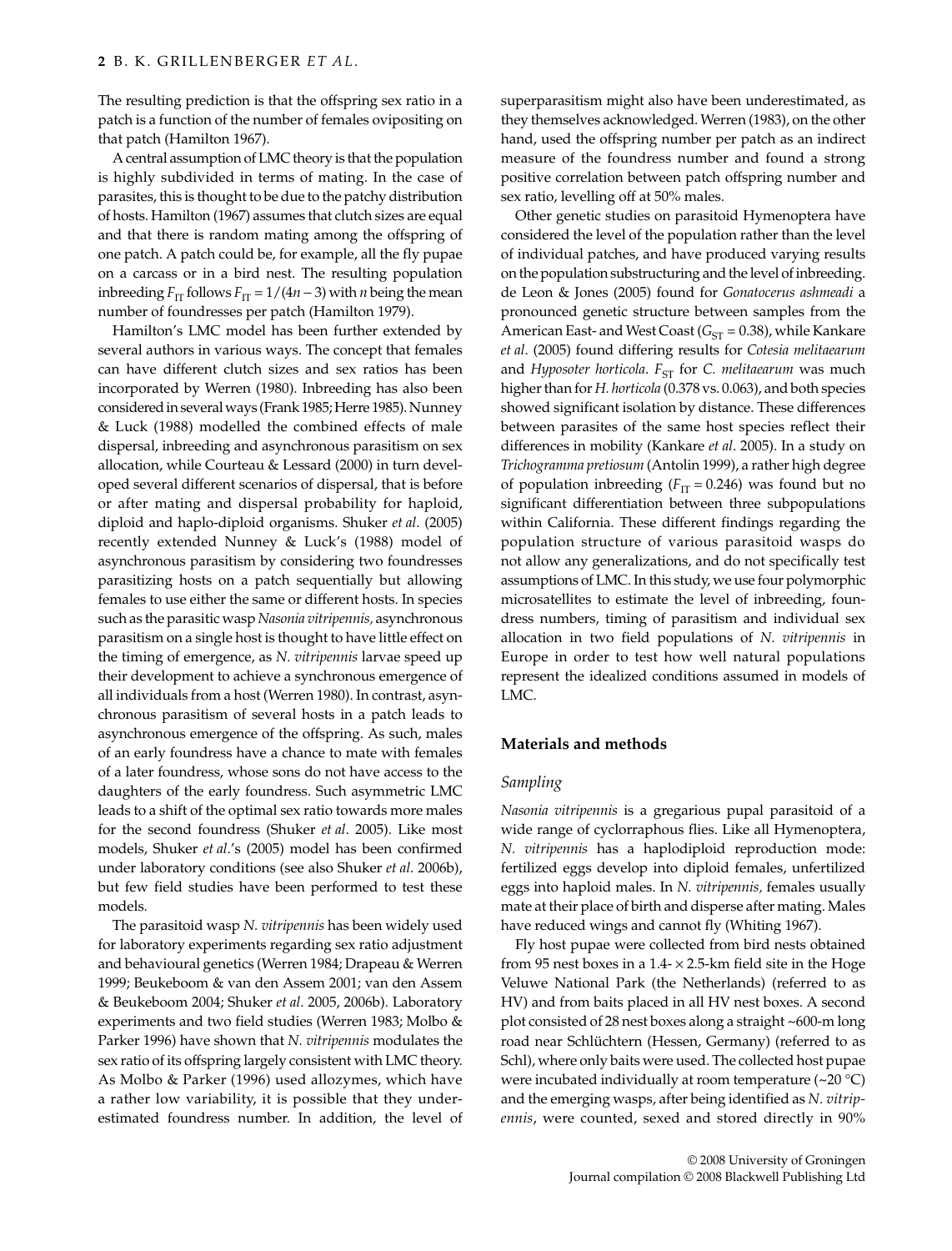| Primer  | Chromosome* | Sequence                                                     | Allele no. | Н.   | Ann. temp.     | GenBank Accession no. |
|---------|-------------|--------------------------------------------------------------|------------|------|----------------|-----------------------|
| $Nv-22$ |             | 5' GACTGCGTACCACTCCAAAAATA3'<br>5' AAGACCAGCTAGGGAAGAGGATA3' | 16         | 0.90 | $58^{\circ}$ C | AY262041              |
| $Nv-23$ | П           | 5' ATACTCAAGCAAGCCACAGCATA3'<br>5' GCGTACCAATCCACAGAAAATAG3' | 13         | 0.39 | $58^{\circ}$ C | AY262044              |
| $Nv-41$ | IV          | 5' GTCAGACGTGGGCTTTGTC3'<br>5' TTATGCGCCACACACACC3'          | 11         | 0.85 | $52^{\circ}$ C | EU155141              |
| $Nv-46$ |             | 5' TTACGTCAAGGTATAGCTGC3'<br>5' GAATAAGTGGCTGAAAGTTTCC3'     | 27         | 0.87 | $58^{\circ}$ C | EU155142              |

**Table 1** Chromosomal location, primer sequences, number of alleles, Nei's overall gene diversity (*Ht* ) (Nei 1987) and annealing temperatures of four microsatellites used

\*Chromosome designation according to Rütten *et al.* (2004).

ethanol for molecular analysis. For the HV samples, we kept record of the first and last day of emergence for every host pupa. Unfortunately, we could not record the data per individual wasp. For baiting (in Schl), 25 laboratory hosts (*Calliphora vicina*) were placed in a mesh bag and left inside the nest box for approximately 1 week to allow parasitism. As the nest boxes are cleaned out every year and we did not find any host pupae that showed signs of emergence, we assume that our sample represents all offspring that emerged from these nest boxes.

## *Parentage analysis*

DNA isolation followed a standard high salt–chloroform protocol (Maniatis *et al*. 1982). For genotyping, we used four polymorphic microsatellites (dinucleotide repeats) (Table 1). Nv-22 and Nv-23 have originally been developed by Pietsch *et al*. (2004) but the primers have been redesigned in our laboratory. Primer sets for the other two microsatellites have been developed in our laboratory using the technique described by Rütten *et al*. (2001). The length of the amplified fragments was determined on an ABI PRISM 377 DNA sequencer (PerkinElmer Applied Biosystems).

The genotypes of the females (here called foundresses) that oviposited on each host were determined from the genotypic data of the offspring following these simple rules: (i) A female can maximally provide two alleles per locus. (ii) The father can only provide one allele per locus (being haploid) that is shared by all full sisters. (iii) Sons can only have an allele from their mother, as they develop from unfertilized eggs. If several foundress genotypes were possible based on the microsatellite profile, we always preferred the solution with the lowest number of foundresses. We allowed the foundresses to be multiply mated in our paternity analysis. This foundress assignment has been carried out independently by three of the authors (B.K.G., T.K. and M.N.B.-C.) to validate the assignment process. It yielded data on the number of foundresses per nest box and per host, as well as on the individual clutch sizes and sex ratio of every foundress.

## *Population structure analysis*

Some sex allocation models use the population inbreeding coefficient  $F_{IT}$  as a measure of relatedness to estimate the optimal strategy for a foundress (e.g. Frank 1985 and see citations in Introduction), assuming that females (and patches) have equal productivity. Furthermore, information about the population genetic structure allows estimations about gene flow and migration rates among populations. For this analysis, we divided the samples into the two geographical regions (HV and Schl) which contain several nest boxes, each of which can be considered as a patch (in the LMC terminology) or a subpopulation (in the *F*-statistical sense). As the individuals emerging from one nest are the members of only a few families (Molbo & Parker 1996), the relatedness among these is very high. We therefore decided to use each foundress genotype once, rather than use the genotypes of all the offspring. In this way, the sample size was reduced considerably, but we avoided multiple nonindependent samples. The most common method for determining population differentiation and inbreeding involves *F*-statistics, which were originally designed for diploid organisms (Wright 1931; Weir & Cockerham 1984; Slatkin 1987; Cockerham & Weir 1993). As we only use the diploid females in our analysis, we can apply *F*-statistics. However, in their review on population genetics of X-linked genes and haplodiploids, Hedrick & Parker (1997) find that a major effect of haplodiploid inheritance is a reduced effective population size compared to diploids. Hence, care should be taken in comparing quantitative results with data of diploid organisms.

Hedrick (1999) cautioned against the use of conventional *F*-statistics on microsatellite data, as the high mutation rate and the high number of alleles of such markers can lead to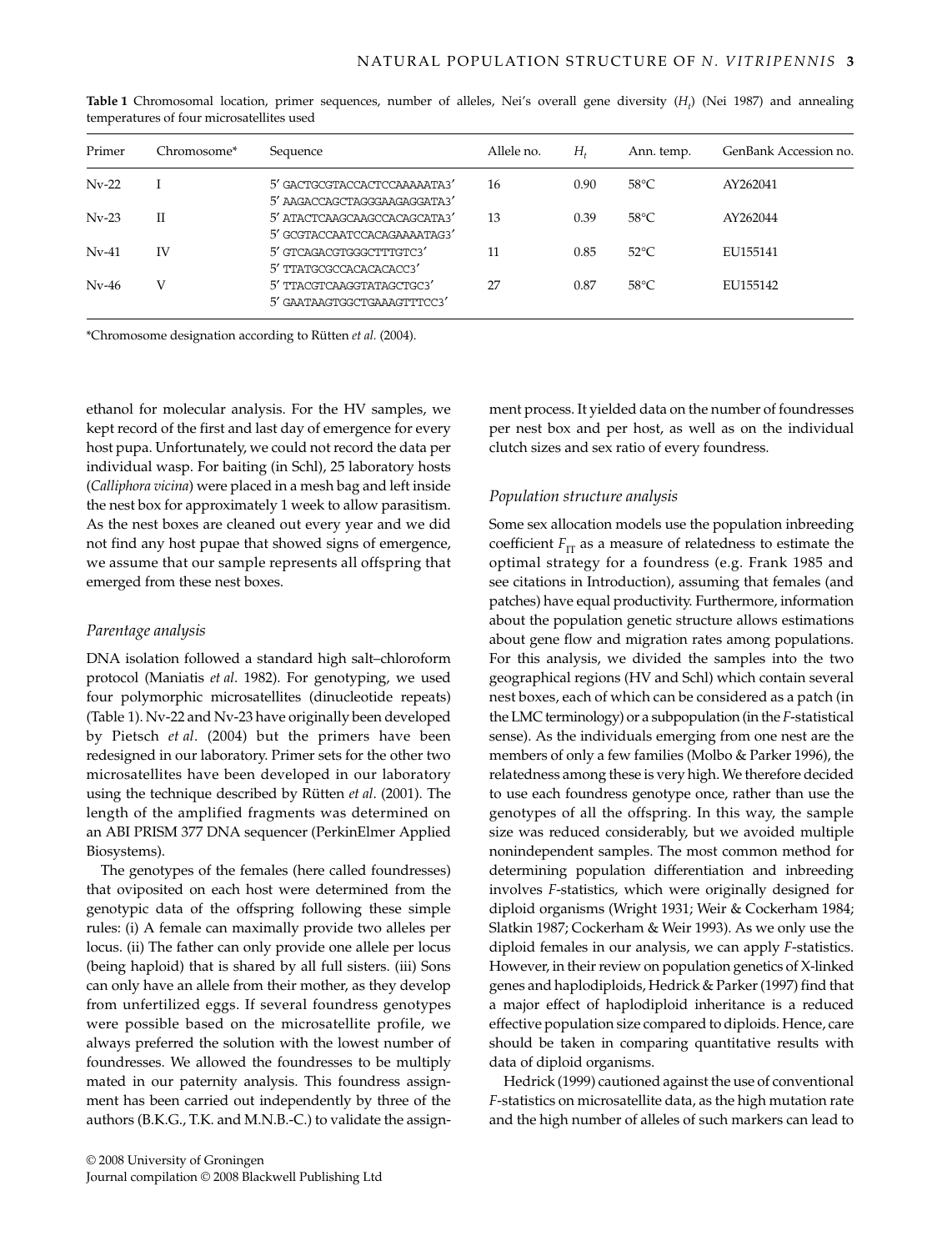a severe underestimation of the genetic differentiation. New mutations in separated populations can produce identical alleles that are not identical by descent and therefore mask the differentiation (Nauta & Weissing 1996). He recommended the use of Slatkin's private allele method (Barton & Slatkin 1985; Slatkin 1985). Later, Hedrick (2005) developed a standardized measure of  $F_{\rm ST'}$  called  $G^{\prime}_{\rm ST}$ which is standardized for the maximal value that  $G_{ST}$  (a multi allelic version of  $F_{ST}$ ) can reach, given a certain genetic diversity in a population. Here, we apply all three methods and compare the results.

In the following, we will use the *F*-statistical terminology as used by Hartl & Clark (1997), with the subpopulation (index *S*) being the individual nest box, or patch in the LMC sense, and the sampling areas (Schl or HV) being localities (index *L*). The total population (index *T*) represents the pooled data set of both localities. A classical *F*-statistical analysis within regions was not possible, as 5 out of the 18 nest boxes were parasitized by one female only (leading to very localized mating before female dispersal). As a substitute for  $F_{ST}$ , we used Rousset's distance *a* (Rousset 2000) between pairs of individuals within a region, within and between patches to test for isolation by distance. The expectation is a linear positive correlation between genetic distance and the logarithmic geographical distance (Rousset 1997).

Population statistics were calculated using FSTAT 2.9.3 (Goudet 2001), genepop [\(http://genepop.curtin.edu.au/\)](http://genepop.curtin.edu.au/) (Raymond & Rousset 1995), and spagedi 1.2 (Hardy & Vekemans 2002). Statistical tests were performed with spss 13.0 or r 2.4.1 (R Development Core Team 2006). All mean values are given as arithmetic mean  $\pm$  SE unless indicated differently.

## **Results**

#### *Foundress numbers and pattern of parasitism*

From the 95 nests that were inspected at the Hoge Veluwe, 15 (16%) contained fly pupae of which nine (9.5% of total) yielded *Nasonia vitripennis* emerging from at least one host. The baits in the HV nest boxes only yielded *Nasonia* in one case (HV 288). From the 28 baited nest boxes in Schlüchtern, eight (29%) yielded *N. vitripennis*. The total number of natural hosts found per nest box ranged from 6 to 82. The number of parasitized hosts per nest box ranged from 1 to 79 (Table 2).

We genotyped a total of 3550 individuals emerging from nine natural nests (HV) and nine baits (eight Schl and one HV) (the complete data can be found as Table S1, Supplementary material). We could identify a total of 49 foundresses (arithmetic mean per patch: overall  $3.0 \pm 0.46$ , in HV  $2.9 \pm 0.74$ , in Schl  $3.1 \pm 0.55$ ; harmonic means: overall 1.9, HV 1.6, Schl. 2.4**,** Fig. 1a). Assuming that the allele

**Table 2** Number of foundresses estimated, total number of hosts, and total number of parasitized hosts at two field sites. HV, Hoge Veluwe National Park (The Netherlands); Schl, Schlüchtern (Hessen, Germany)

| Nest box no.  | No. of foundresses   | Total hosts | Hosts used |
|---------------|----------------------|-------------|------------|
| HV 8          | 1                    | 15          | 1          |
| HV 13         | 5                    | 27          | 27         |
| HV 220        | 5                    | NΑ          | 9          |
| HV 267        | 7                    | 16          | 16         |
| <b>HV 288</b> | 1                    | 25          | 11         |
| HV 306        | 1                    | 6           | 1          |
| HV 323        | $\overline{2}$       | 8           | 6          |
| HV 330        | 5                    | 82          | 79         |
| HV 344        | 1                    | 43          | 4          |
| HV 365        | 1                    | 35          | 1          |
| Schl 11       | 4 (a)                | 25          | 15         |
| Schl 13       | 2(b)                 | 25          | 3          |
| Schl 16       | 2                    | 25          | 4          |
| Schl 20       | 2(c)                 | 25          | 25         |
| Schl 21       | 7(a, d)              | 25          | 9          |
| Schl 22       | 4(b, c, d)           | 25          | 14         |
| Schl 23       | 2                    | 25          | 1          |
| Schl 28       | 3                    | 25          | 15         |
| Total         | 49 (6 double visits) | 466         | 241        |

a, three foundresses found in nest box Schl 11 that also parasitized nest box Schl 21; b, foundress that parasitized nest box Schl 13 and Schl 22; c, foundress that parasitized nest box Schl 20 and Schl 22; d, foundress that parasitized nest box Schl 21 and Schl 22; NA, the number of total hosts in these nest boxes was not recorded; for the total number of hosts the number of hosts parasitized (nine) was assumed.

frequencies measured in our sample represent the genetic makeup of the whole population (HV and Schl combined), the chance that two unrelated individuals share the same allele is equal to the frequency of the particular allele in the population. Due to the high allelic variation of our markers, the chance of encountering two or, respectively, three females that have identical genotype in all four markers is < 0.001. The number of offspring per foundress per host varied between 1 and 39 (mean =  $9.99 \pm 0.41$ ), while the number of hosts being parasitized by a single foundress varied between 1 and 27 (mean =  $7.17 \pm 1.02$ ). The total number of offspring per foundress across all hosts varied between 1 and 346 (mean =  $72.5 \pm 9.46$ ). The total number of offspring per host varied between 1 and 55 (mean =  $14.77 \pm 0.64$ ). The observed level of superparasitism is high. In  $39.5\%$  ( $N = 241$ ) of all hosts, we found evidence for more than one foundress and in 5.5% more than two foundresses (Fig. 1). In Schlüchtern, we found six foundresses parasitizing hosts in two nest boxes each (three on S11 and S21, one on S13 and S22, and one on S20 and S22; Table 2). We found no significant difference in the distribution of foundresses across patches or hosts between the natural nests (HV samples) and baits (SCHL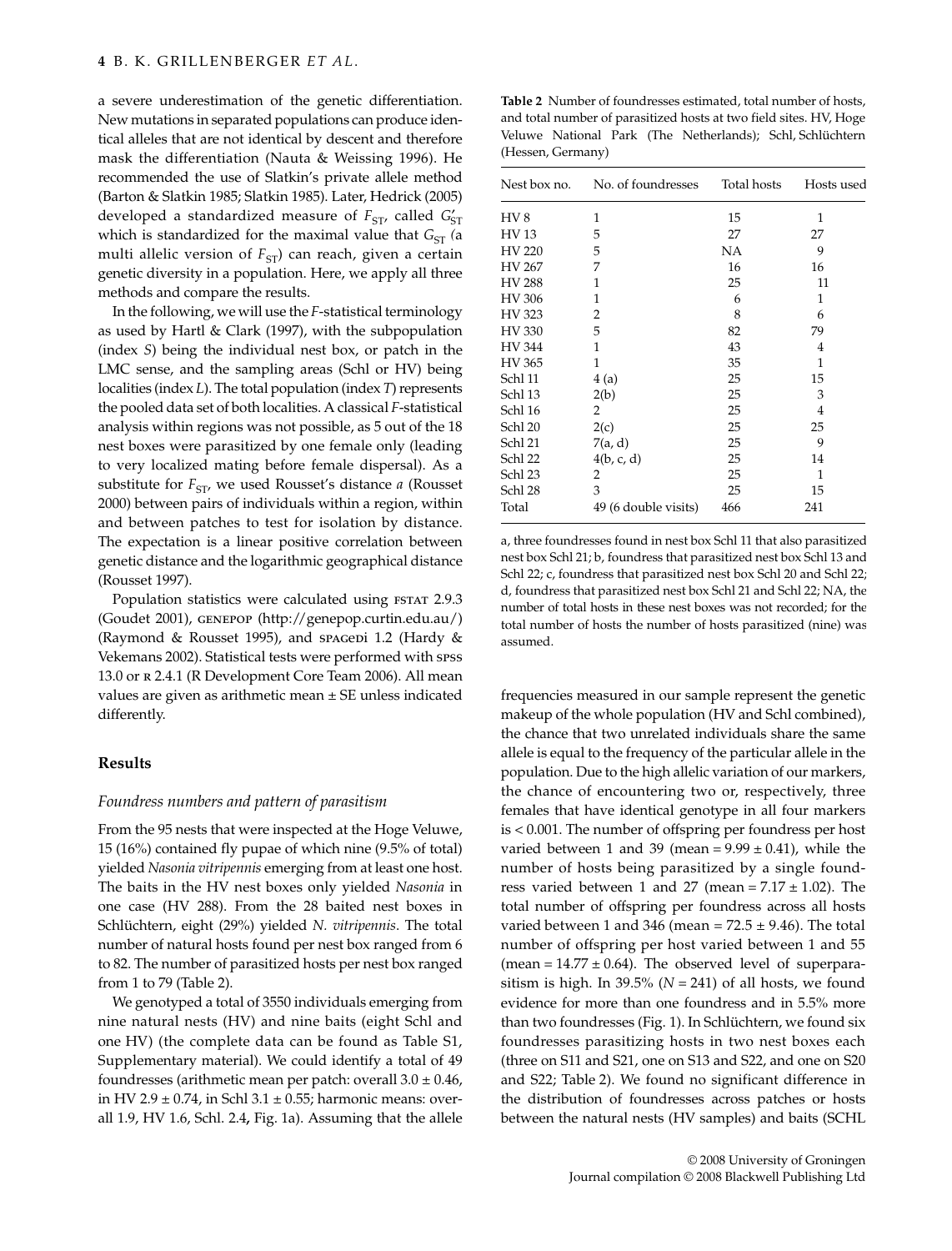

**Fig. 1** Frequency distribution of the number of foundresses per patch (a, b) and host (c, d) under natural conditions (a, c) and baits (b, d).

samples) (Kolmogorov–Smirnov test: patch-level *D* = 0.29 NS, host-level *D* = 0.5 NS).

There was no evidence for female preference for or against patches or hosts used by other females. We found no significant deviation from a random distribution of the foundresses across used patches (dispersion test for a Poisson distribution following Grafen & Hails (2002),  $\chi^2$  = 69.03, d.f. = 237, P = 1) or across the hosts within a patch  $(\chi^2)$  test against binomial distribution using pooled data of all patches and combining the low-represented classes,  $\chi^2 = 12$ , d.f. = 9, *P* = 0.213). The total number of hosts present in a patch and the number of foundresses parasitizing also showed no significant correlation (adj.  $R^2 = -0.024$ ,  $F_{1,17} = 0.582$ ,  $P = 0.456$ ). Although there is a large variation in the clutch sizes per foundress, there was no significant correlation between foundress number per host and the clutch size per foundress (adj.  $R^2 = -0.003$ ,  $F_{1,342} = 0.07$ ,  $P = 0.798$ ). The mean coefficient of variation within clutch sizes of a particular host is  $0.69 \pm 0.04$ , and therefore not negligible.

Although the data were not specifically collected to test for synchrony of parasitism, we can obtain some information from our data. The time window in which wasps emerged from a single host ranges from 1 to 10 days and for all hosts of a patch from 1 to 19 days (Fig. 2). There is a strong positive relationship between foundress number and emergence window of a patch (adj.  $R^2 = 0.7161$ , *F*<sub>1,7</sub> = 21.18, β = 2.71 ± 0.59, *P* = 0.0024; Fig. 2A) and of a host  $\text{(adj. } R^2 = 0.093, F_{1,139} = 15.4, \beta = 0.95 \pm 0.24, P < 0.001; \text{Fig. 2B).}$ 

Our data strongly suggest multiple mating in two cases  $(4\%, N = 49)$ . Among the HV foundresses, we found one female that was doubly mated (HV 267, foundress no. 14) and one that was mated three times (HV 330, foundress no. 26). An alternative explanation would be a genotyping error, but the decision on additional mates is supported by more than one marker, and doubtful individuals have been genotyped twice, which makes genotyping errors unlikely. The high level of inbreeding in the population (see data below) however, increases the relatedness of individuals in the populations and therefore the chance of highly related individuals parasitizing the same patch, which could then lead to the impression of multiple mating.

One nest produced only male offspring (HV 8), which can most easily be explained by a single unmated foundress. We excluded this progeny from further sex ratio analysis. Without this nest, the sex ratio (proportion male) of the emerged offspring varied between 0.05 and 0.56 across the nests. The nest and host sex ratios as a function of foundress number roughly fit the theoretical predictions of basic LMC models (Fig. 3).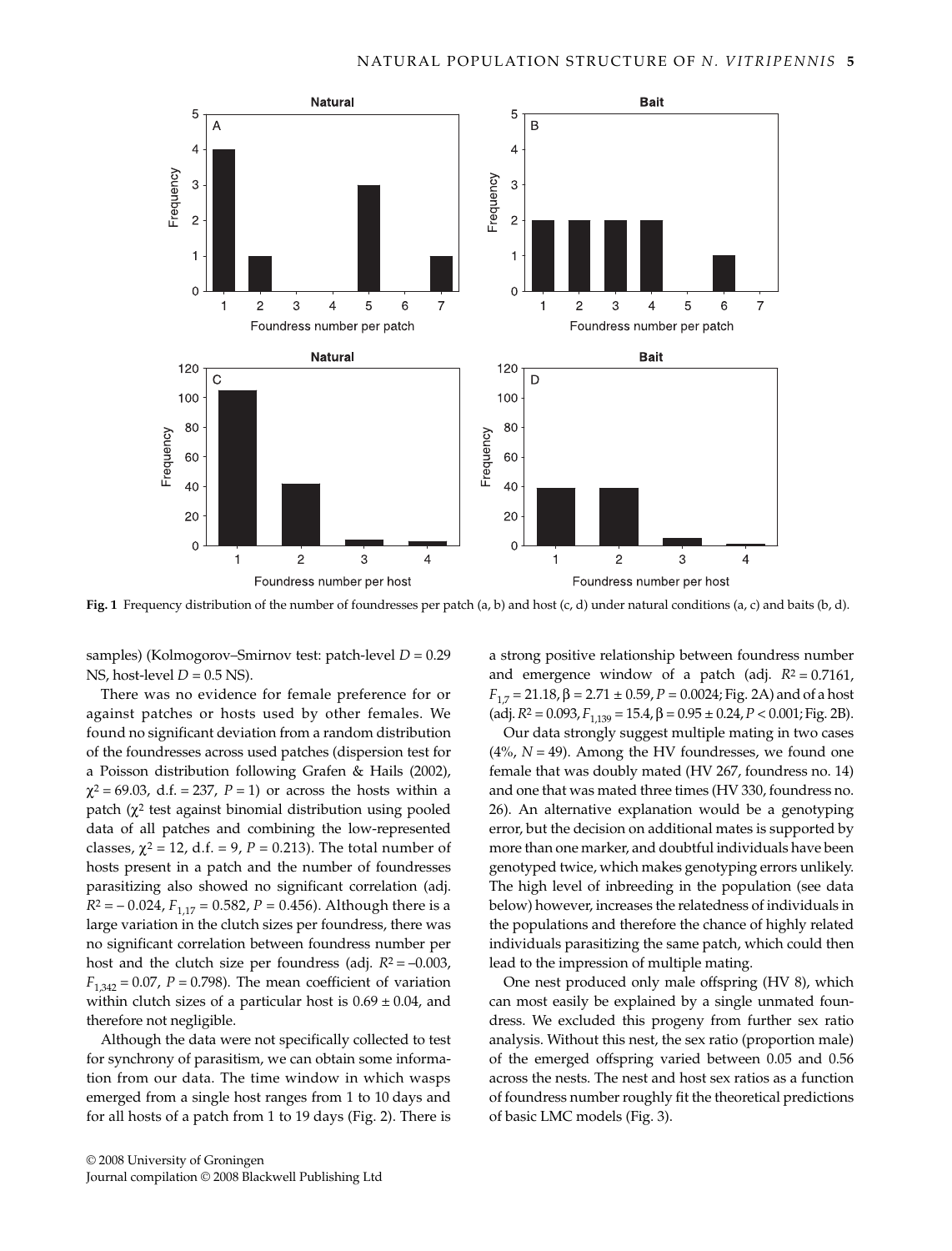

**Fig. 2** Emergence window per patch (a) and per host (b) in days as a function of the foundress number per patch (a) and per host (b). The circle surface is proportional to the sample size. The regression lines are highly significant (see text for details).

#### *Population genetic analysis*

Because *N. vitripennis* is mating in the natal patch and the small size (~3 mm) of the dispersing females, the population of this parasitoid is expected to be highly subdivided. Random mating within the regions (Schl and HV) and the total population can be tested indirectly by comparing measured and expected heterozygosity among the foundress females. The mean  $F_{\text{IL}} = 0.168 \pm 0.016$ indicates a heterozygote deficiency and therefore nonrandom mating (inbreeding) within the regions;  $F_{IT}$  =  $0.197 \pm 0.014$  shows more or less the same for the whole population (HV and Schl pooled) (Hartl & Clark 1997). The differentiation index  $F_{LT} = 0.035 \pm 0.011$  indicates a low differentiation among the regions in general (averaging over loci). Slatkin's private allele method results in  $N_m = 2.62$ which corresponds to  $F_{LT} = 0.11$  [following  $F_{RT} = 1/(1 +$ 



**Fig. 3** Sex ratio (proportion of males)  $\pm$  SE as a function of foundress number per nestbox (all hosts pooled) (a) and per host (b), compared to the expectation of Hamilton (1967) (dotted line) and Frank (1985) assuming  $F_{II} = 0.168$  (solid line).

3*Nm*)], a threefold higher value. Hedrick's standardized *G*′ LT = 0.23 is even higher (Hedrick 2005).

We found no positive correlation between geographical [ln (geographical distance)] and genetic distance (Rousset's *a*) within a locality (Mantel's test: Schl *r*<sup>2</sup> = 0.0047, NS; HV  $r^2 = 0.0043$ , NS, Fig. 4). The mean genetic distance between foundress females of one patch was not different from the mean genetic distance of foundress females from different patches within one region (HV: within patches 0.19 ± 0.04, between patches 0.21 ± 0.02, 2-sided *t*-test: *t* = –0.3833, d.f. = 49.825, NS; Schl: within patches 0.16 ± 0.07, between patches 0.14 ± 0.02, 2-sided *t*-test: *t* = 0.1928, d.f. = 17.09, NS).

# **Discussion**

Herre (1985) found that species of fig wasp that are more likely to encounter a conspecific on a patch are more likely to shift sex ratios as predicted by LMC. *Nasonia vitripennis*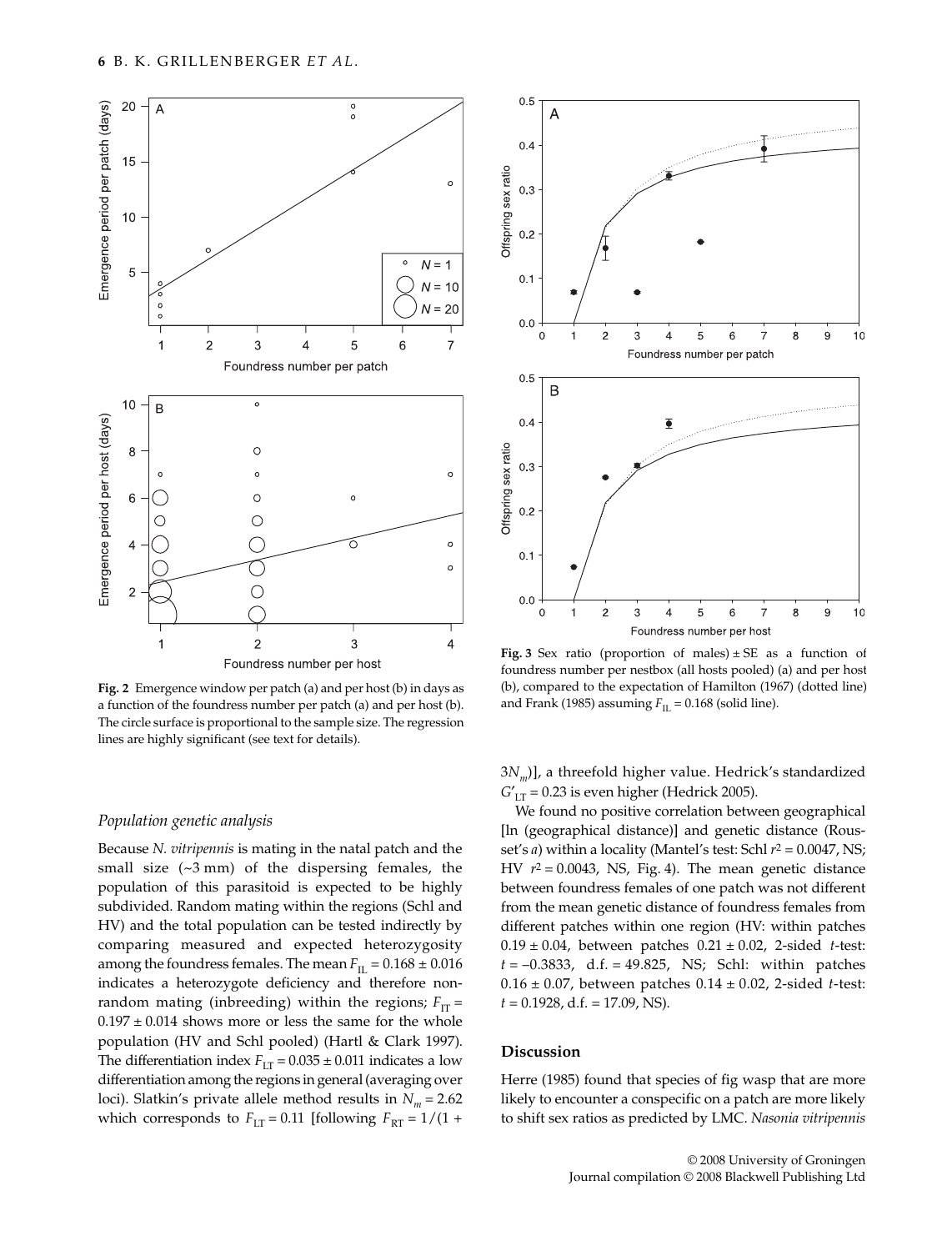

**Fig. 4** Genetic differentiation in *Nasonia vitripennis*. Shown is pairwise genetic differentiation in the form of Rousset's *a* (Rousset 2000) against logarithmic geographical distance. The upper graph shows the HV data (*R*2 of regression line 0.0043), the lower graph Schl ( $R<sup>2</sup>$  of regression line 0.0047). All pairs of estimated foundresses from different nest boxes are shown, as well as the regression lines.

is known to have a very strong response to LMC in the laboratory. Here, we have shown that foundress numbers vary across hosts and patches in the wild, with a high superparasitism rate of 40% at the host level and 63% at the patch level. Therefore, we can conclude that conditions favouring facultative sex allocation in *N. vitripennis* are frequent enough for LMC theory to be relevant to our field populations. Given these data, *Nasonia* should have evolved as a result of LMC selection and be an ideal model organism to test assumptions of LMC. Table 3 gives an overview of the most important LMC model assumptions and the results of this study.

#### *Fragmented populations?*

A general assumption in LMC theory is that the population is highly subdivided in terms of mating. This is usually thought to be a consequence of the patchy distribution of hosts. Our data confirm that patches are often parasitized by only one female, leading to very localized mating. LMC theory then assumes that mated females then disperse randomly from their natal patch. Consistent with this, the individual-based test for isolation by distance did not show an increase of genetic differentiation with geographical distance within localities (Fig. 4). This lack of differentiation between patches is also shown by the equal level of genetic distance within and between patches of one locality. Using the conventional *F*-statistic as developed by Weir & Cockerham (1984) to compare the localities, we find a rather low degree of differentiation between the two sampling localities ( $F_{LT}$  = 0.035). The private allele method estimates the number of migrants per generation between the populations and can be interpreted as an  $F_{LT}$ of 0.11. This resembles more considerable differentiation and is in the same range as Hedrick's  $G'_{LT}$  of 0.23. Together, these data indicate that there is high dispersal within the scale of the localities and that the composition of foundresses parasitizing a patch represents a random genetic sample of the local population. Therefore, the relatedness among the foundresses of a patch can be expected to be similar to that within a locality. Between the two localities (HV and Schl) however, gene flow seems to be very limited, as expected by the large distance of about 300 km. The low differentiation indicated by the conventional *F*-statistics can easily be explained by the high variation of the used markers (Hedrick 2005). Therefore, the variation independent measurements  $G'_{LT}$  and the private allele method should be more informative. This leads to the conclusion that the relevant scale for LMC is the hierarchical level of localities, and not the total sample.

A common measure of the level of relatedness in a population is the population inbreeding coefficient  $F_{\text{IT}}$ . Hamilton (1979) predicted that, under the assumptions of random mating within a patch and equal foundress productivity, the population inbreeding under LMC should follow  $F_{IT} = 1/(4n - 3)$ , with *n* being the harmonic mean number of foundresses per patch. For our study, *n* is 1.9, resulting in an expected population inbreeding coefficient of 0.22 which is very close to the observed value of  $F_{\text{IL}} = 0.168 \pm 0.016$ . We use  $F_{\text{IL}}$  rather than  $F_{\text{IT}}$ , as the relevant level for LMC is the local population rather than the total sample as discussed above. However, the assumption of equal productivity is clearly violated and mating within a patch might not be random (as a consequence of asynchronous parasitism; see below). Therefore Hamilton's prediction can only be seen as a rough estimate.

Molbo & Parker (1996) calculated a population inbreeding coefficient  $F_{\text{IT}}$  of 0.312 for a Swedish population, which is considerably higher than our study. However, Molbo and Parker used all genotyped individuals for a calculation of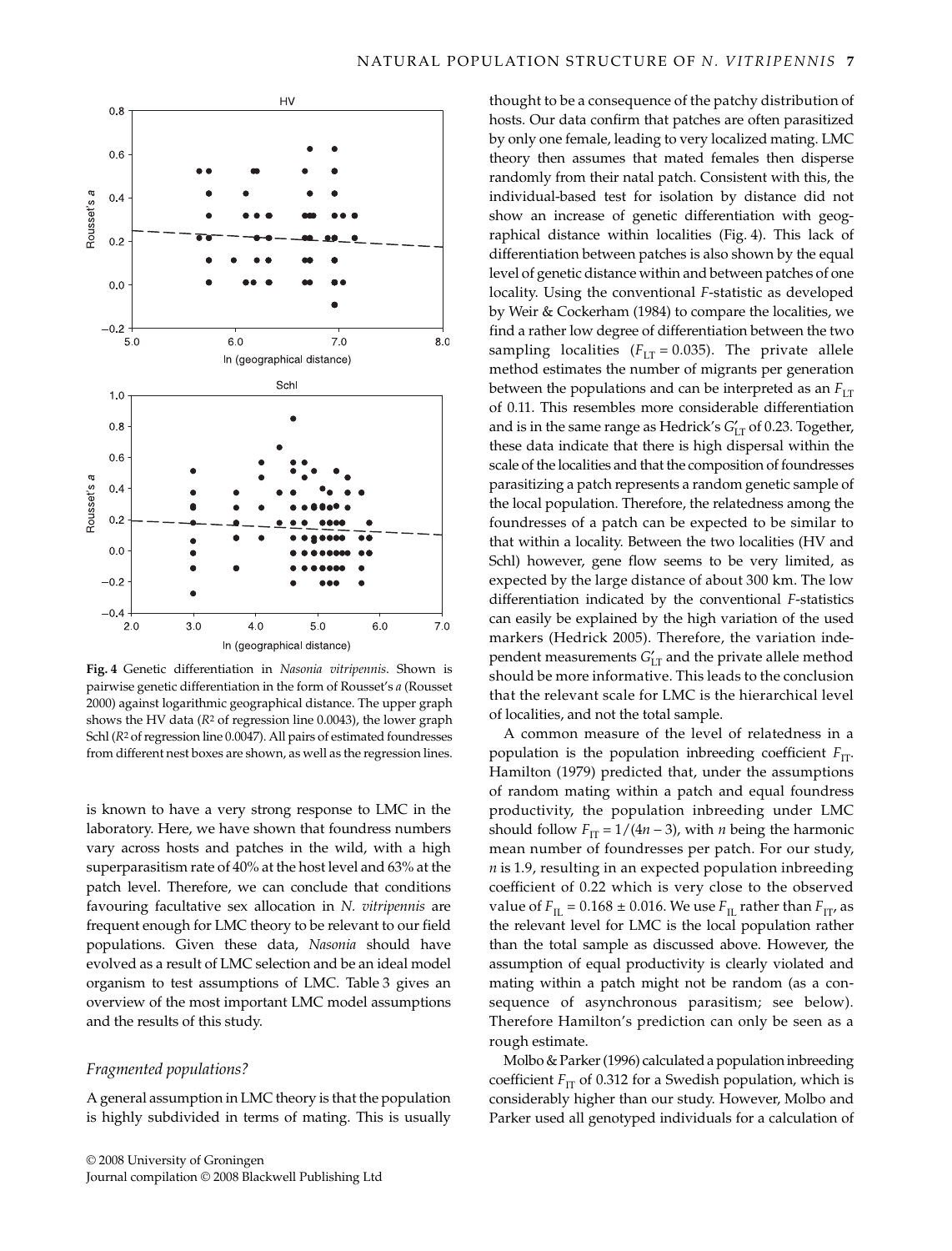#### **8** B. K. GRILLENBERGER *ET AL*.

| Reference                              | Assumption                             | Found in this study? |
|----------------------------------------|----------------------------------------|----------------------|
| General assumptions                    | (1) Localized mating within patches    | Yes                  |
|                                        | (2) Random dispersal of mated females  | Yes                  |
| Hamilton 1967                          | Equal clutch sizes                     | No                   |
| Hamilton 1967                          | Random offspring mating within patches | No                   |
| Werren 1980, Hamilton 1967, Frank 1985 | Synchronous parasitism                 | N <sub>o</sub>       |
| Nunney & Luck 1988, Shuker et al. 2005 | Asynchronous parasitism                | Yes                  |

**Table 3** Overview of assumptions made by several models on local mate competition theory and the results of this study

*F*<sub>IT</sub>, in contrast to our study (D. Molbo, personal communication). A recalculation of  $F_{IT}$  in our study using all individuals results in  $0.272 \pm 0.042$  which more closely resembles the value of Molbo & Parker (1996). Moreover, as Molbo & Parker (1996) used allozymes, the probability of underestimating the real number of foundresses due to limited variation in the marker is much higher than with the microsatellites we used (~10% Molbo & Parker 1996, < 1% this study). In addition, they estimated 1.5 foundresses per patch, while our estimate is 1.9. We also found a higher level of superparasitism (41%) than Molbo and Parker (23%). These differences could be explained by the higher resolution of our microsatellite markers, or by ecological differences between their Swedish population and our Dutch and German populations (such as population densities of parasites and hosts). An overall inbreeding coefficient  $F_{\text{IL}}$  of 0.168 corresponds to 45% sibmating [using  $S = 4F_{\text{IT}}/(1 + 3F_{\text{IT}})$ , Werren 1987]. This is in the same range as the proportion of sibmating that has been found for *Trichogramma pretiosum* (56.6%, Antolin 1999), a gregarious parasitoid of Lepidoptera.

## *Equal clutch sizes and random mating within patches?*

Hamilton (1967) assumed in his original LMC model that there is random mating among all the offspring on a patch and that all females in a patch lay equally sized clutches. Unsurprisingly, females lay varying clutch sizes, and there is a large coefficient of variation in clutch sizes per pupa across the patches  $(0.69 \pm 0.04)$ . This variation could be a consequence of sequential parasitism where the first female usually lays the largest clutch and later females lay reduced clutches (Werren 1980).

Unfortunately, we cannot measure deviations from random mating on patch level using our data. One way to do that would be to measure the relatedness between foundresses and their mates. As *Nasonia* males are haploid and we have only information from four microsatellite loci, such measurements would be rather limited in this context, and we therefore did not present such analysis here. However, we can draw some conclusions from our other findings. The data strongly suggest that parasitism of hosts on a patch is asynchronous (see next section for details), which leads to a bias in the opportunities for individuals from different hosts to mate with each other, as the daughters of early foundresses might have already left when the sons of late foundresses emerge. The sons of early foundresses on the other hand will have the chance to mate with their early sisters as well as with the daughters of late foundresses, as they stay on the patch. This obviously leads to the conclusion that mating among the offspring of a patch cannot be completely random, but only among the offspring that are present at the same time. (Shuker *et al*. 2006a).

#### *Synchronous parasitism?*

If all foundresses parasitized hosts at the same time, one would expect no increase in the emergence window with foundress number. As the emergence window on patch and host level is strongly positively correlated with foundress number (Fig. 2), synchronous parasitism is perhaps the exception rather than the rule (Hamilton 1967; Werren 1980; Frank 1985). However, alternative explanations for the emergence window exist, including delayed developmental time due to crowding in the hosts, or individual foundresses parasitizing the same host several times, which might occur given the large variation in emergence time of the offspring of single foundresses (Fig. 2B). Multiple parasitism by a single foundress on the same host may change the optimal sex ratio towards more males, if the female parasitized other hosts in between, as found by King (1992). Werren (1980) found that asynchronously laid clutches are synchronized by a speed up of development of the later clutches. Such a behaviour would lead to a weaker correlation between foundress number and emergence window, than is evident from our data. However, we only collected data on the emergence window per host. To be able to resolve parasitism strategies of individual foundresses, we would need data on the emergence time of individual offspring. Nevertheless, LMC models for species such as *N. vitripennis* should incorporate asynchronous parasitism, as is the case in some more recent models (Nunney & Luck 1988; Shuker *et al*. 2005).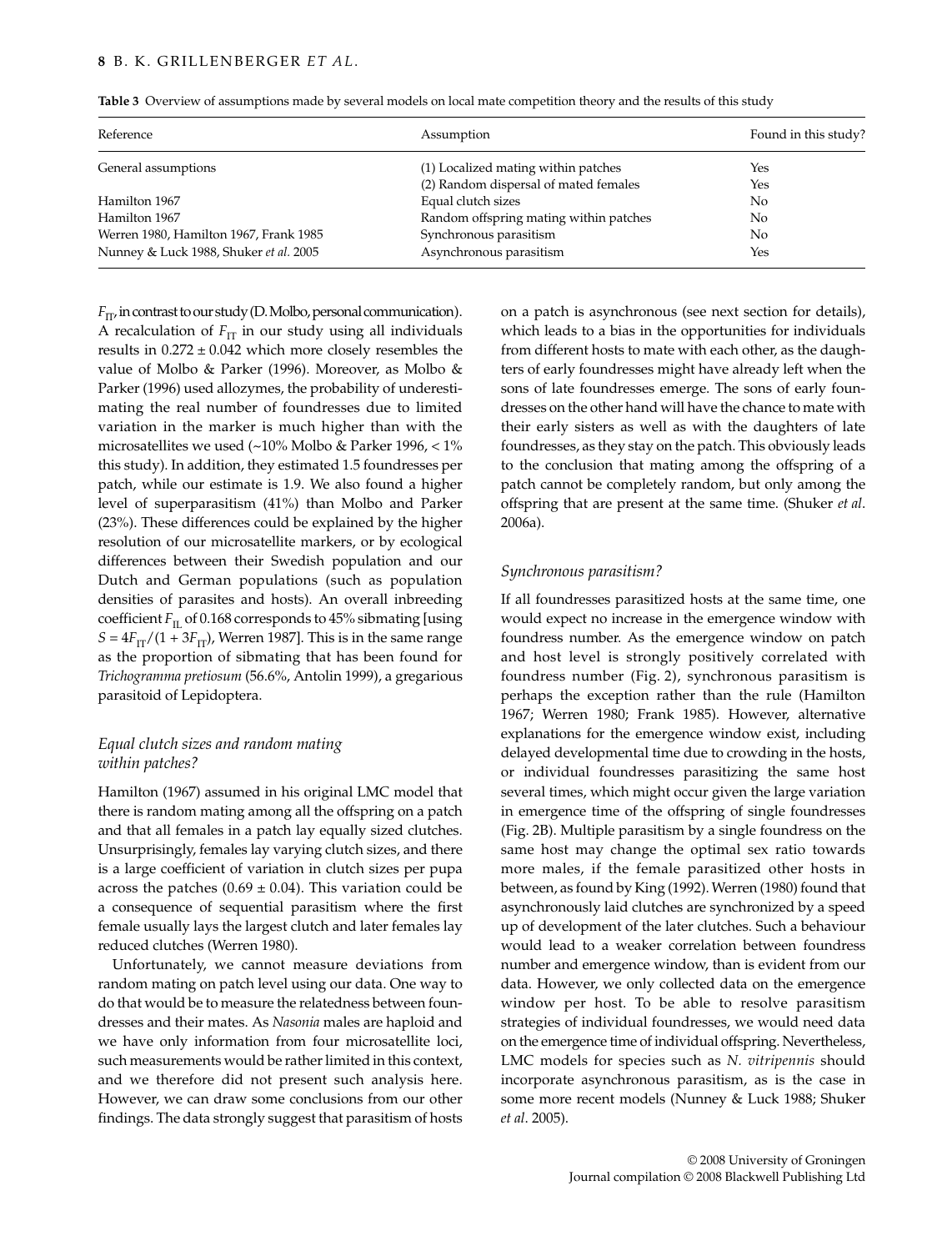#### *Additional parameters*

In addition to the assumptions from existing LMC theory (Table 3) that were tested, we also considered some other parameters. Although the total number of hosts may intuitively be considered as a good predictor of patch quality, we did not find a significant correlation between foundress number and the total number of hosts in a patch. One reason for this might be variation in individual host quality across patches. Also, variation in age of the hosts might play a role in the attractiveness of a patch. Hosts can only be parasitized by *N. vitripennis* if they are at a certain stage of development. If a patch has a large number of hosts suitable for parasitism for a longer period of time due to variation in host age, it might attract more wasps than a patch with an equal number of hosts that are all the same age. This would also explain the inferred patterns of sequential oviposition.

As superparasitism constitutes direct resource competition for a particular host, one may expect that the foundresses have evolved ways to avoid each other when parasitizing the same patch, as has already been shown in several studies (e.g. Shuker *et al*. 2005). Such a behaviour would lead to an underdispersed pattern of parasitism. However, our results do not indicate a significant deviation from a random pattern of parasitism. We should mention though that our sample sizes, especially on patch level, are rather low and that the goodness-of-fit test that was applicable for our data is not very powerful. Hence, at patch level, we have no strong evidence for preference or avoidance of superparasitism.

The estimated percentage of unmated females (2%) is in the range of what has previously been reported: Beukeboom & Werren (2000) found 2.99% ± 2.32% in a larger field sample from the USA. This frequency of so-called constrained females should not have a strong effect on the expected optimal sex ratio at the level of the population (Godfray 1990; Hardy & Godfray 1990). We assumed that the all-male family in a one-foundress patch in our study was due to an unmated female. We also found some all-male families among superparasitized hosts. In these latter cases, family sizes were small and the assigned female also produced daughters in other hosts. Hence, such small all-male families can be considered as the outcome of superparasitism as predicted by LMC (Werren 1984).

Although previous studies indicated that single mating appears to be the rule in *Nasonia* (Azab *et al*. 1967; van den Assem & Visser 1976; van den Assem 1977), we found evidence that a small proportion (2 out of 49, ~4%) of foundresses are multiply mated. Genotyping errors can almost be ruled out, as we genotyped doubtful individuals at least twice, but the high level of inbreeding indicates that there is a high chance of highly related foundresses that have similar genotypes. If there would be the tendency that highly related females parasitize the same patch, there should be a correlation between genetic and geographical distance on a local scale. Our isolation-by-distance analysis however, did not show any indication of such a correlation (Fig. 4).

In general, polyandry reduces relatedness among the female offspring of a particular female. Unlike inbreeding, which would lead to selection for a more female-biased sex ratio (Reece 2004; Shuker *et al*. 2004b), polyandry does not change the relatedness of a mother to her offspring and should therefore have no influence on sex allocation. It has been shown that multiple mating in *N. vitripennis* increases with time cultured in the laboratory (van den Assem & Jachmann 1999; Burton-Chellew *et al*. 2007). Furthermore, van den Assem & Visser (1976) showed that females are willing to mate a second time when they have already laid eggs. Therefore, it is conceivable that a previously mated female encounters a male that was born on the patch where she is ovipositing and mates a second time outside her natal patch. Nevertheless, multiple mating seems to be rare in *N. vitripennis* and the effect of this behaviour on the population genetic structure is likely to be negligible.

Finally, as predicted, we found a strong positive correlation between sex ratio and number of foundresses per patch, although there were large quantitative deviations from the predictions of Hamilton (1967) and Frank (1985). We consider sex allocation in more detail elsewhere (Burton-Chellew *et al*. 2008).

To summarize our findings, we can state that a suitable model of LMC for species such as *N. vitripennis* should make the following assumptions: (i) large variation in clutch sizes, (ii) nonrandom mating within the offspring of a patch, (iii) asynchronous parasitism, (iv) regular encountering of competitors, (v) highly structured mating populations (within localities) followed by (vi) a random distribution of foundresses across the patches, and across hosts within patches. More recent models of LMC have started to take such factors into account (Nunney & Luck 1988; Shuker *et al*. 2005). Our findings provide empirical values for these factors and this will help to develop more realistic and precise LMC models, and hopefully also stimulate much needed studies of sex allocation in the wild for a wider range of parasitoid species.

#### **Acknowledgements**

We thank Joop Prijs for help in the laboratory, Christof Pietsch for providing his samples from Schlüchtern, and Stu West for discussion. We thank four anonymous referees for comments. This work was funded by a grant (SFB 554 TB-B1) of the Deutsche Forschungsgemeinschaft to J.G. and a Pioneer Grant of the Netherlands Scientific Organization to L.W.B.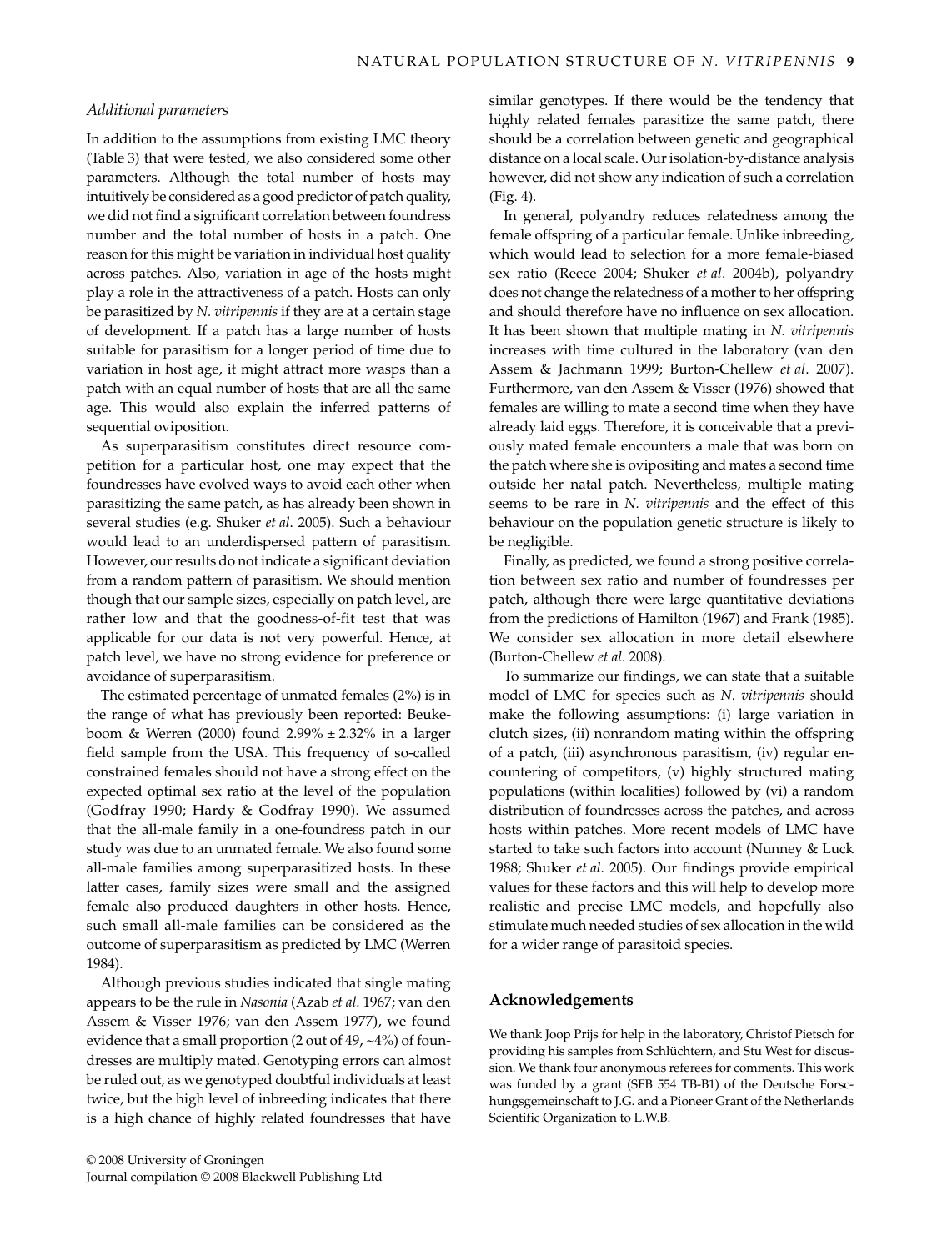#### **References**

- Antolin MF (1999) A genetic perspective on mating systems and sex ratios of parasitoid wasps. *Researches on Population Ecology*, **41**, 29–37.
- van den Assem J (1977) 2nd matings and their effect on sex-ratio of offspring in *Nasonia vitripennis* (Hymneoptera — Pteromalidae). *Entomologia Experimentalis et Applicata*, **21**, 23–28.
- van den Assem J, Beukeboom LW (2004) A review of *Nasonia* (Chalcidoidea, Pteromalidae) courtship and mating behaviour, with some additional, new observations. *Proceedings of the Netherlands Entomological Society Meeting*, **15**, 123–132.
- van den Assem J, Jachmann F (1999) Changes in male perseverance in courtship and female readiness to mate in a strain of the parasitic wasp *Nasonia vitripennis* over a period of 20 years. *Netherlands Journal of Zoology*, **49**, 125–137.
- van den Assem J, Visser J (1976) Aspects of sexual receptivity in female *Nasonia vitripennis*. *Biology of Behaviour*, **1**, 37–56.
- Azab AK, Tawfik MFS, Awadallah KT (1967) Biology of *Nasonia vitripennis* Walker (Hymenoptera: Pteromalidae). *Bulletin de la Societe Entomologique d'Egypte*, **51**, 469–482.
- Barton NH, Slatkin M (1985) A quasi-equilibrium theory of the distribution of rare alleles in a subdivided population. *Heredity*, **56**, 409–415.
- Beukeboom LW, van den Assem J (2001) Courtship and mating behaviour of interspecific *Nasonia* hybrids (Hymenoptera, Pteromalidae): a grandfather effect. *Behavior Genetics*, **31**, 167–177.
- Beukeboom LW, Werren JH (2000) The paternal-sex-ratio (PSR) chromosome in natural populations of *Nasonia* (Hymenoptera: Chalcidoidea). *Journal of Evolutionary Biology*, **13**, 967–975.
- Burton-Chellew MN, Beukeboom LW, West SA, Shuker DM (2007) Laboratory evolution of polyandry in a parasitoid wasp. *Animal Behaviour*, **74**, 1147–1154.
- Burton-Chellew MN, Koevoets T, Grillenberger BK *et al*. (2008) Facultative sex ratio adjustment in natural populations of wasps: cues of local mate competition and the precision of adaptation. *American Naturalist*, in press.
- Cockerham CC, Weir BS (1993) Estimation of gene flow from *F*-statistics. *Evolution*, **47**, 855–863.
- Courteau J, Lessard S (2000) Optimal sex ratios in structured populations. *Journal of Theoretical Biology*, **207**, 159–175.
- Drapeau MD, Werren JH (1999) Differences in mating behaviour and sex ratio between three sibling species of *Nasonia*. *Evolutionary Ecology Research*, **1**, 223–234.
- Frank SA (1985) Hierarchical selection theory and sex ratios. II. On applying the theory, and a test with fig wasps. *Evolution*, **39**, 949–964.
- Godfray HCJ (1990) The causes and consequences of constrained sex allocation in haplodiploid animals. *Journal of Evolutionary Biology*, **3**, 3–17.
- Godfray HCJ, Werren JH (1996) Recent developments in sex ratio studies. *Trends in Ecology & Evolution*, **11**, 59–63.
- Goudet J (2001) *FSTAT, A Program to Estimate and Test Gene Diversities and Fixation Indices. [2.9.3]*. Available from URL: http:// [www2.unil.ch/popgen/softwares/fstat.htm](http://www2.unil.ch/popgen/softwares/fstat.htm)
- Grafen A, Hails R (2002) *Modern Statistics for the Life Sciences*. Oxford University Press, Oxford, UK.
- Hamilton WD (1967) Extraordinary sex ratios. *Science*, **156**, 477–488.
- Hamilton WD (1979) Wingless and flightless males in fig wasps and other insects. In: *Sexual selection and reproductive competition*

*in insects* (eds. Blum MS, Blum NA), pp. 162–220. Academic Press, New York.

- Hardy ICW (1994) Sex-ratio and mating structure in the parasitoid hymenoptera. *Oikos*, **69**, 3–20.
- Hardy ICW, Godfray HCJ (1990) Estimating the frequency of constrained sex allocation in field populations of Hymenoptera. *Behaviour*, **114**, 137–147.
- Hardy OJ, Vekemans X (2002) spagedi: a versatile computer program to analyse spatial genetic structure at the individual or population levels. *Molecular Ecology Notes*, **2**, 618–620.
- Hartl DL, Clark AG (1997) *Principles of Population Genetics*, 3rd edn. Sinauer & Associates, Sunderland, Massachusetts.
- Hedrick PW (1999) Highly variable loci and their interpretation in evolution and conservation. *Evolution*, **53**, 313–318.
- Hedrick PW (2005) A standardized genetic differentiation measure. *Evolution*, **59**, 1633–1638.
- Hedrick PW, Parker JD (1997) Evolutionary genetics and genetic variation of haplodiploids and X-linked genes. *Annual Review of Ecology and Systematics*, **28**, 55–83.
- Herre EA (1985) Sex ratio adjustment in fig wasps. *Science*, **228**, 896–898.
- Kankare M, van Nouhuys S, Gaggiotti O, Hanski I (2005) Metapopulation genetic structure of two coexisting parasitoids of the Glanville fritillary butterfly. *Oecologia*, **143**, 77–84.
- King B (1992) Sex-ratios of the wasp *Nasonia vitripennis* from selfversus conspecifically-parasitized hosts — local mate competition versus host quality models. *Journal of Evolutionary Biology*, **5**, 445–455.
- King BH, Skinner SW (1991) Sex-ratio in a new species of *Nasonia* with fully-winged males. *Evolution*, **45**, 225–228.
- de Leon JH, Jones WA (2005) Genetic differentiation among geographic populations of *Gonatocerus ashmeadi*, the predominant egg parasitoid of the glassy-winged sharpshooter, *Homalodisca coagulata*. *Journal of Insect Science*, **5**, 1–9.
- Maniatis T, Fritsch EF, Sambrook J (1982) *Molecular Cloning: A Laboratory Manual*, 11th edn. Cold Spring Harbor Laboratory Press, New York.
- Molbo D, Parker ED (1996) Mating structure and sex ratio variation in a natural population of *Nasonia vitripennis*. *Proceedings of the Royal Society B: Biological Sciences*, **263**, 1703–1709.
- Nauta MJ, Weissing FJ (1996) Constraints on allele size at microsatellite loci: implications for genetic differentiation. *Genetics*, **143**, 1021–1032.
- Nei M (1987) *Molecular Evolutionary Genetics*. Columbia University Press, New York.
- Nunney L, Luck RF (1988) Factors influencing the optimum sex ratio in a structured population. *Theoretical Population Biology*, **33**, 1–30.
- Orzack SH (1986) Sex-ratio control in a parasitic wasp, *Nasonia vitripennis*. II. Experimental analysis of an optimal sex-ratio model. *Evolution*, **40**, 341–356.
- Pietsch C, Rutten K, Gadau J (2004) Eleven microsatellite markers in *Nasonia*, Ashmead 1904 (Hymenoptera; Pteromalidae). *Molecular Ecology Notes*, **4**, 43–45.
- R Development Core Team (2006) *R: A Language and Environment for Statistical Computing*. R Foundation for Statistical Computing, Vienna, Austria.
- Raymond M, Rousset F (1995) genepop (version 1.2): population genetics software for exact tests and ecumenicism. *Journal of Heredity*, **86**, 248–249.
- Reece SE (2004) Kin discrimination and sex ratios in a parasitoid wasp. *Journal of Evolutionary Biology*, **17**, 208–216.